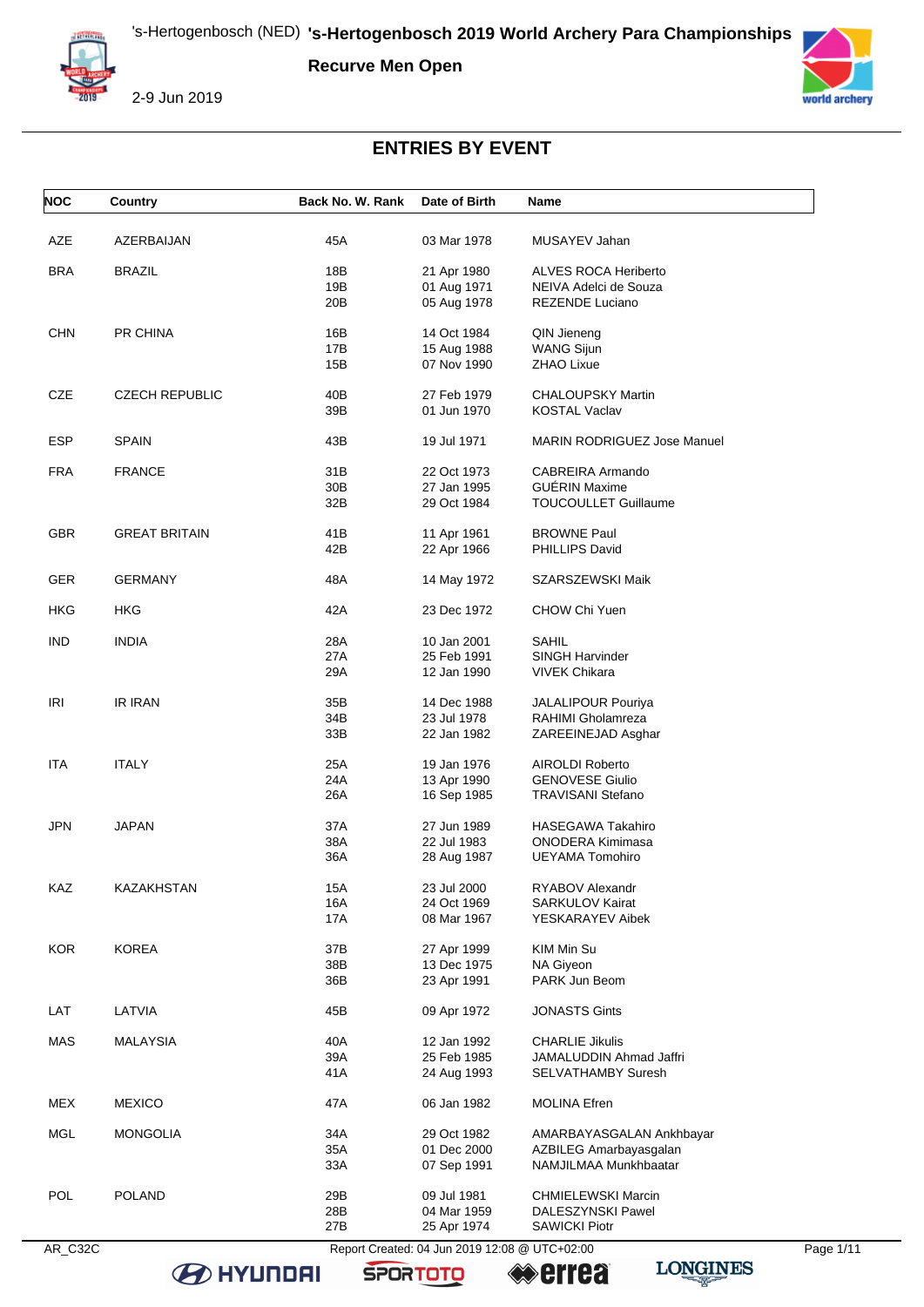**Recurve Men Open**



2-9 Jun 2019



### **ENTRIES BY EVENT**

| <b>NOC</b> | Country               | Back No. W. Rank | Date of Birth | <b>Name</b>                          |
|------------|-----------------------|------------------|---------------|--------------------------------------|
|            |                       |                  |               |                                      |
| <b>PUR</b> | PUERTO RICO           | 46A              | 12 Nov 1965   | <b>MARTINEZ MEDINA Ramon Antonio</b> |
| <b>RSA</b> | <b>SOUTH AFRICA</b>   | 44B              | 21 Sep 1970   | <b>MILLER Adrian</b>                 |
| <b>RUS</b> | <b>RUSSIA</b>         | 32A              | 24 Jun 1989   | <b>OCHUR Ruslan</b>                  |
|            |                       | 30A              | 20 Feb 1994   | <b>TSYDENDORZHIEV Bato</b>           |
|            |                       | 31A              | 24 Oct 1976   | ZIAPAEV Anton                        |
| <b>SLO</b> | <b>SLOVENIA</b>       | 46B              | 16 Sep 1977   | <b>FABCIC Dejan</b>                  |
| <b>SRI</b> | <b>SRI LANKA</b>      | 44A              | 24 Jul 1989   | SAMPATH BANDARA Megahamulea Gadara   |
| <b>SVK</b> | <b>SLOVAKIA</b>       | 47B              | 26 Jan 2000   | <b>IVAN David</b>                    |
| <b>THA</b> | <b>THAILAND</b>       | 20A              | 03 Nov 1983   | <b>CHAIPOON Boonyarit</b>            |
|            |                       | 19A              | 16 Dec 1976   | <b>INKAEW Sakon</b>                  |
|            |                       | 18A              | 03 Nov 1979   | NETSIRI Hanreuchai                   |
| <b>TPE</b> | <b>CHINESE TAIPEI</b> | 43A              | 10 Apr 1959   | <b>TSENG Lung-Hui</b>                |
| <b>TUR</b> | <b>TURKEY</b>         | 23A              | 20 Mar 1988   | <b>AKSOY Vedat</b>                   |
|            |                       | 21A              | 29 Apr 1976   | OZEN Ozgur                           |
|            |                       | 22A              | 16 Aug 1987   | <b>SAVAS Sadik</b>                   |
| <b>UKR</b> | <b>UKRAINE</b>        | 23B              | 09 Dec 1977   | <b>HALYSHYCH Mykola</b>              |
|            |                       | 22B              | 05 Mar 1978   | <b>SHYMCHAK Serhii</b>               |
|            |                       | 21B              | 21 Feb 1990   | <b>TSYMBALIUK Ruslan</b>             |
| <b>USA</b> | <b>USA</b>            | 24B              | 04 Nov 1973   | <b>BENNETT Eric</b>                  |
|            |                       | 25B              | 08 Jun 1986   | <b>LUKOW Michael</b>                 |
|            |                       | 26B              | 09 Mar 1989   | PALUMBO Timothy                      |

**B** HYUNDAI

**SPORTOTO** 

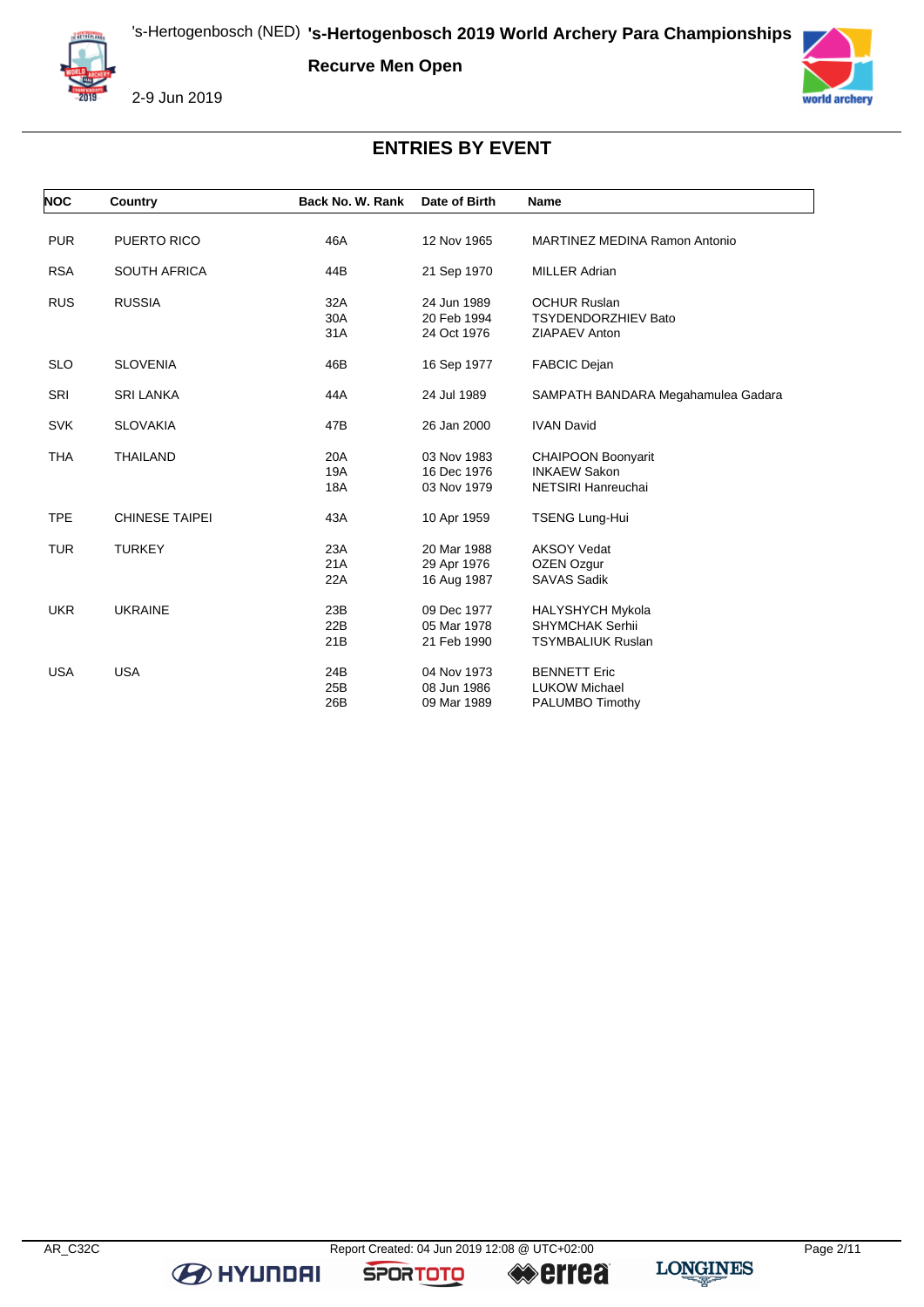**Recurve Women Open**



2-9 Jun 2019



# **ENTRIES BY EVENT**

| <b>NOC</b> | <b>Country</b>        | Back No. W. Rank | Date of Birth | <b>Name</b>                |
|------------|-----------------------|------------------|---------------|----------------------------|
| AZE        | AZERBAIJAN            | 45A              | 06 May 1974   | VALIYEVA Zinyat            |
|            |                       |                  |               |                            |
| <b>BRA</b> | <b>BRAZIL</b>         | 30 <sub>B</sub>  | 23 Jun 1967   | <b>DERGOVICS Fabiola</b>   |
|            |                       | 31B              | 05 May 1957   | <b>LAYOLLE Patricia</b>    |
|            |                       | 32B              | 14 Jun 1992   | SILVA CARVALHO Thais       |
| <b>CHN</b> | PR CHINA              | 33A              | 07 Mar 1982   | GAO Fangxia                |
|            |                       | 35A              | 29 Oct 1991   | LIN Dandan                 |
|            |                       | 34A              | 06 Dec 1989   | WU Chunyan                 |
| CZE        | <b>CZECH REPUBLIC</b> | 45B              | 31 Dec 1986   | SIDKOVA Marketa            |
| <b>GBR</b> | <b>GREAT BRITAIN</b>  | 41A              | 31 Aug 1972   | <b>CHAISTY Hazel</b>       |
|            |                       | 42A              | 26 Aug 1980   | NADARAJAH Tania            |
| GRE        | <b>GREECE</b>         | 44A              | 08 Mar 1995   | POIMENIDOU Dorothea        |
| <b>IND</b> | <b>INDIA</b>          | 46B              | 30 Jun 1997   | POOJA Pooja                |
| IRI        | <b>IR IRAN</b>        | 44B              | 30 Apr 1985   | NEMATI Zahra               |
| <b>ITA</b> | <b>ITALY</b>          | 30A              | 29 May 1981   | <b>FLORENO Veronica</b>    |
|            |                       | 31A              | 10 Jan 1986   | <b>MIJNO Elisabetta</b>    |
|            |                       | 32A              | 27 Jun 1975   | ROSADA Annalisa            |
| JPN        | JAPAN                 | 37B              | 19 Aug 1985   | NAKANISHI Aya              |
|            |                       | 36B              | 22 Nov 1982   | SHIGESADA Chika            |
| <b>KOR</b> | <b>KOREA</b>          | 40A              | 17 Dec 1966   | JO Jang Moon               |
|            |                       | 39A              | 30 Jun 1967   | <b>KIM Ran Sook</b>        |
|            |                       |                  |               |                            |
| LAT        | LATVIA                | 47A              | 01 Apr 1985   | <b>MELLE</b> leva          |
| MAS        | <b>MALAYSIA</b>       | 43B              | 10 Feb 1989   | KUEH Jennyla               |
| <b>MGL</b> | <b>MONGOLIA</b>       | 47B              | 02 Aug 1984   | BUYANJARGAL Oyun-Erdene    |
| <b>POL</b> | POLAND                | 43A              | 21 May 1984   | OLSZEWSKA Milena           |
| <b>RUS</b> | <b>RUSSIA</b>         | 38A              | 02 Jul 1977   | <b>BARANTSEVA Svetlana</b> |
|            |                       | 37A              | 01 Jan 1983   | MIRZAALIEVA Buriyat        |
|            |                       | 36A              | 17 Jan 1988   | SIDORENKO Margarita        |
| <b>THA</b> | <b>THAILAND</b>       | 46A              | 25 May 1976   | KHUTHAWISAP Wasana         |
| <b>TPE</b> | <b>CHINESE TAIPEI</b> | 42B              | 24 Nov 1960   | LEE Yun-Hsien              |
| <b>TUR</b> | <b>TURKEY</b>         | 35B              | 25 Mar 1993   | <b>EROGLU Merve Nur</b>    |
|            |                       | 34B              | 07 Sep 1982   | OZBEY TORUN Zehra          |
|            |                       | 33B              | 18 Jan 1994   | SENGUL Yagmur              |
| <b>UKR</b> | <b>UKRAINE</b>        | 40B              | 03 Oct 1982   | DZOBA-BALYAN Roksolana     |
|            |                       | 41B              | 12 Apr 1977   | SHATKOVSKA Svitlana        |
|            |                       |                  |               |                            |
| <b>USA</b> | USA                   | 39B              | 16 Dec 1999   | RAVISH Emma Rose           |

**B** HYUNDAI

**SPORTOTO**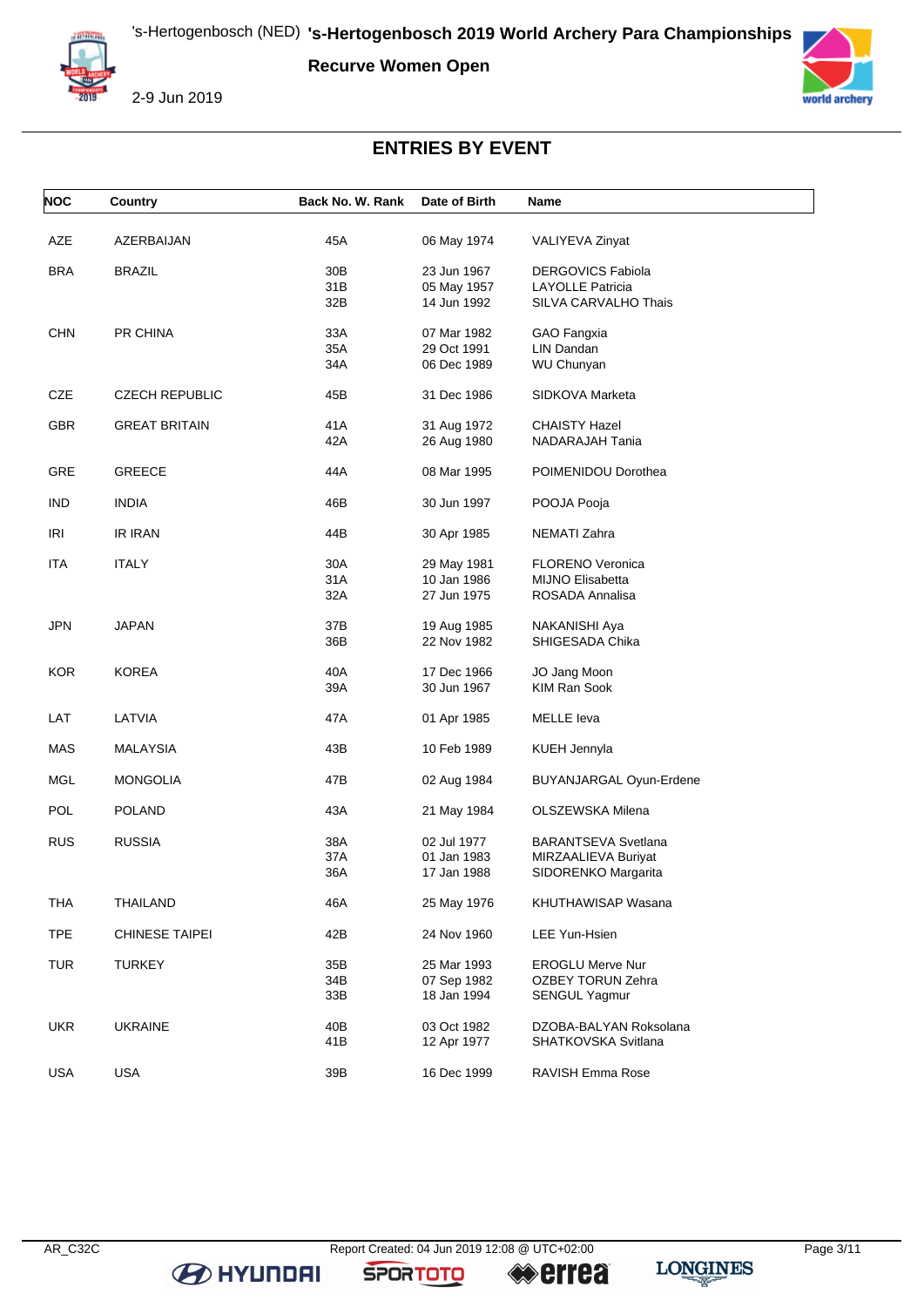**Compound Men Open**



2-9 Jun 2019



# **ENTRIES BY EVENT**

| <b>NOC</b> | Country               | Back No. W. Rank | Date of Birth              | Name                                |
|------------|-----------------------|------------------|----------------------------|-------------------------------------|
| <b>ALB</b> | ALBANIA               | 46A              | 11 Jun 1969                | <b>CEKAJ Kelmend</b>                |
|            |                       |                  |                            |                                     |
| AUS        | <b>AUSTRALIA</b>      | 18B              | 11 Jun 1961                | <b>MARCHANT Peter</b>               |
|            |                       | 19B              | 20 Jun 1973                | <b>MCMURDO Craig</b>                |
|            |                       | 17B              | 25 Jan 1986                | <b>MILNE</b> Jonathon               |
| AUT        | <b>AUSTRIA</b>        | 43B              | 04 Aug 1956                | <b>ZIEGLER Friedrich</b>            |
| AZE        | AZERBAIJAN            | 42A              | 05 Oct 1986                | <b>KAZIMOV Vusal</b>                |
| <b>BRA</b> | <b>BRAZIL</b>         | 8A               | 23 Nov 1982                | CARNEIRO SILVA Joao Ivison          |
|            |                       | <b>9A</b>        | 12 Apr 1976                | DE CASTRO Andrey                    |
|            |                       | 10A              | 23 Apr 1993                | DE SOUZA Diogo                      |
| CAN        | <b>CANADA</b>         | 27A              | 28 Sep 1962                | <b>EVANS Kevin</b>                  |
|            |                       | 29A              | 20 Jun 2001                | <b>LEIDAL Rhys</b>                  |
|            |                       | 28A              | 25 Jun 1991                | <b>TREMBLAY Kyle</b>                |
| <b>CHN</b> | PR CHINA              | 9B               | 19 May 1997                | Al Xinliang                         |
|            |                       | 8B               | 20 Oct 1996                | GUO Feng                            |
|            |                       | 10B              | 30 May 1994                | HE Zihao                            |
| CZE        | <b>CZECH REPUBLIC</b> | 43A              | 15 Oct 1975                | <b>BARTOS Leos</b>                  |
| <b>ESP</b> | <b>SPAIN</b>          | 47B              | 07 Feb 1960                | RODRIGUEZ GONZALEZ Guillermo Javier |
| <b>FIN</b> | <b>FINLAND</b>        | 44B              | 03 Mar 1994                | <b>FORSBERG Jere</b>                |
| <b>FRA</b> | <b>FRANCE</b>         | 39B              | 02 Oct 1962                | <b>LELOU Daniel</b>                 |
|            |                       | 38B              | 16 Sep 1960                | PEREIRA Eric                        |
| <b>GBR</b> |                       |                  |                            | <b>HARRIS Jamie</b>                 |
|            | <b>GREAT BRITAIN</b>  | 25B<br>24B       | 11 Nov 1998<br>24 Jun 1991 | <b>MACQUEEN Nathan</b>              |
|            |                       | 23B              | 12 Jul 1965                | STUBBS John                         |
|            |                       |                  |                            |                                     |
| HKG        | HKG                   | 46B              | 17 Mar 1972                | NGAI Ka Chuen                       |
| <b>IND</b> | <b>INDIA</b>          | 31B              | 23 Jul 1995                | <b>ANKIT</b>                        |
|            |                       | 30B              | 13 Jan 1985                | <b>KUMAR Rakesh</b>                 |
|            |                       | 29B              | 31 Dec 1996                | SWAMI Shyam Sundar                  |
| IRI        | <b>IR IRAN</b>        | 14B              | 25 Jun 1979                | BIABANI Ramezan                     |
|            |                       | 15B              | 08 Sep 1988                | MANSHAEZADEH Alisina                |
|            |                       | 16B              | 10 Apr 1988                | NORI Hadi                           |
| <b>ISL</b> | <b>ICELAND</b>        | 42B              | 10 Mar 1970                | <b>HALLDORSSON Thorsteinn</b>       |
| <b>ITA</b> | <b>ITALY</b>          | 16A              | 03 Aug 1984                | <b>BONACINA Matteo</b>              |
|            |                       | 15A              | 17 Jan 1968                | CANCELLI Giampaolo                  |
|            |                       | 17A              | 18 Jun 1967                | SIMONELLI Alberto                   |
| JPN        | <b>JAPAN</b>          | 22A              | 30 Jul 1967                | AJIMA Yutaka                        |
|            |                       | 21A              | 14 Nov 1983                | MIYAMOTO Leon                       |
|            |                       | 23A              | 22 Mar 1968                | OTSUKA Tadatsugu                    |
| KAZ        | KAZAKHSTAN            | 18A              | 26 May 1972                | AIKYNBAYEV Abdygani                 |
|            |                       | 20A              | 23 Aug 1972                | MEDVEDEV Alexandr                   |
|            |                       | 19A              | 25 Jun 1974                | MENGELBEKOV Sarsenbek               |
| <b>KOR</b> | <b>KOREA</b>          | 21B              | 07 Feb 1972                | GO Sung Kil                         |
|            |                       | 20 <sub>B</sub>  | 28 Jan 1969                | KWEON Hyun Ju                       |
|            |                       | 22B              | 14 Nov 1965                | LEE Ouk Soo                         |
| LAT        | LATVIA                | 41B              | 09 Apr 1972                | <b>JONASTS Gints</b>                |
|            |                       |                  |                            |                                     |

**B** HYUNDAI

AR\_C32C Report Created: 04 Jun 2019 12:08 @ UTC+02:00 Page 4/11

**SPORTOTO** 

**errea**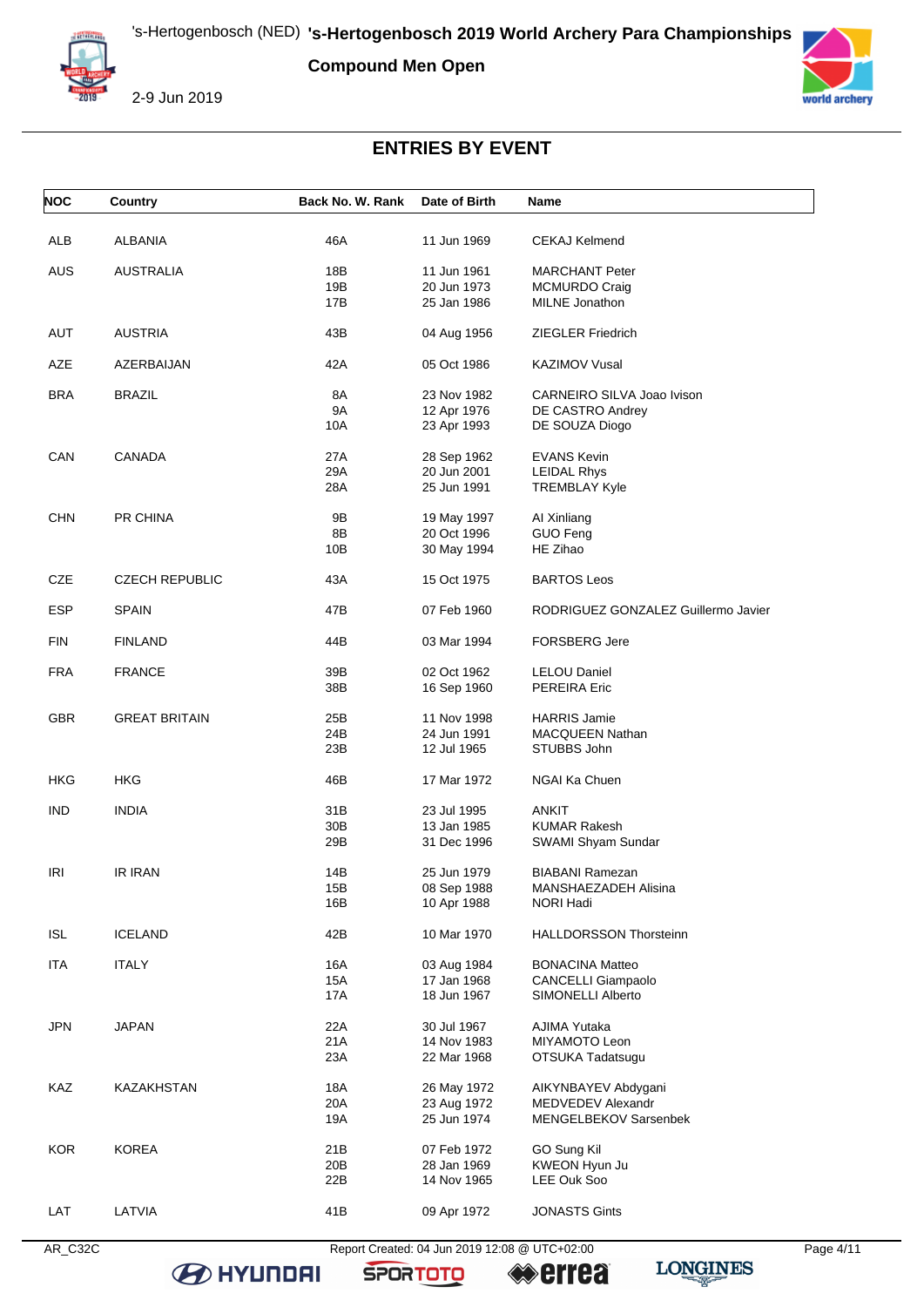**Compound Men Open**



2-9 Jun 2019



### **ENTRIES BY EVENT**

| <b>NOC</b> | Country               | Back No. W. Rank | Date of Birth | Name                             |
|------------|-----------------------|------------------|---------------|----------------------------------|
| LTU        | LITHUANIA             | 45A              | 19 Mar 1971   | <b>BARANAUSKAS Rolandas</b>      |
| MAS        | MALAYSIA              | 33A              | 19 May 1994   | <b>JULIN Wiro</b>                |
|            |                       | 34A              | 21 Jun 1972   | KOMORAN Morogen                  |
|            |                       |                  |               |                                  |
|            |                       | 35A              | 21 Jan 1987   | <b>RAHIMIN Ramdi</b>             |
| <b>MEX</b> | <b>MEXICO</b>         | 38A              | 26 Apr 1981   | <b>ECHEVERRIA Omar</b>           |
|            |                       | 39A              | 02 Oct 1984   | RODRIGUEZ BANDA Gerardo Olegario |
| NED        | <b>NETHERLANDS</b>    | 47 A             | 12 Apr 1984   | <b>KLAASSEN Roy</b>              |
| <b>POL</b> | <b>POLAND</b>         | 33B              | 16 Jun 1981   | DUDKA Adam                       |
|            |                       | 32B              | 08 Dec 1969   | KORNATOWSKI Krzysztof            |
|            |                       | 34B              | 14 Nov 1980   | PIOTROWSKI Wojciech              |
|            |                       |                  |               |                                  |
| ROU        | <b>ROMANIA</b>        | 37A              | 28 Aug 1978   | <b>BUTOI Ionut Claudiu</b>       |
|            |                       | 36A              | 29 May 1967   | PEGULESCU Augustin               |
| <b>RSA</b> | <b>SOUTH AFRICA</b>   | 40A              | 02 Jun 1981   | <b>ABRAMS</b> Justin             |
|            |                       | 41A              | 15 Sep 1970   | <b>COATES-PALGRAVE Philip</b>    |
| <b>RUS</b> | <b>RUSSIA</b>         | 30A              | 11 Jan 1967   | <b>GLAZKOV Viktor</b>            |
|            |                       | 32A              | 15 Jan 1986   | KOZLOV Ivan                      |
|            |                       | 31A              | 16 Dec 1982   | <b>SHIGAEV Bair</b>              |
|            |                       |                  |               |                                  |
| SUI        | SWITZERLAND           | 40B              | 12 Dec 1963   | <b>IMBODEN Martin</b>            |
| <b>SVK</b> | <b>SLOVAKIA</b>       | 13A              | 21 May 1986   | <b>KINIK Peter</b>               |
|            |                       | 12A              | 28 Jun 1972   | <b>MARECAK Marian</b>            |
|            |                       | 14A              | 29 Sep 1975   | <b>PAVLIK Marcel</b>             |
| SWE        | <b>SWEDEN</b>         | 45B              | 24 Jan 1967   | <b>CLAESSON Pierre</b>           |
| <b>THA</b> | <b>THAILAND</b>       | 35B              | 25 Oct 1988   | AUNGAPHINAN Anon                 |
|            |                       | 37B              | 20 Sep 1974   | <b>CHAILINFAH Methasin</b>       |
|            |                       | 36B              | 17 Nov 1986   | SINGPIROM Comsan                 |
| <b>TPE</b> | <b>CHINESE TAIPEI</b> | 44A              | 19 Nov 1974   | CHIH-CHIANG Chang                |
|            |                       |                  |               |                                  |
| TUR        | <b>TURKEY</b>         | 25A              | 11 Jan 1979   | AYGAN Erdogan                    |
|            |                       | 26A              | 05 Mar 1975   | <b>KORKMAZ Bulent</b>            |
|            |                       | 24A              | 24 Apr 1975   | <b>TURAN Murat</b>               |
| UKR        | <b>UKRAINE</b>        | 26B              | 21 Oct 1979   | ATAMANENKO Serhiy                |
|            |                       | 27B              | 26 Oct 1986   | DZIADYK Ivan                     |
|            |                       | 28B              | 20 May 1972   | NAZAR Pavlo                      |
|            |                       |                  |               |                                  |
| <b>USA</b> | <b>USA</b>            | 12B              | 12 Aug 1966   | <b>SHELBY Andre</b>              |
|            |                       | 13B              | 10 Dec 1982   | <b>STUTZMAN Matt</b>             |
|            |                       | 11B              | 13 Sep 1982   | <b>THOMPSON Ben</b>              |

**B** HYUNDAI

**SPORTOTO** 

**errea**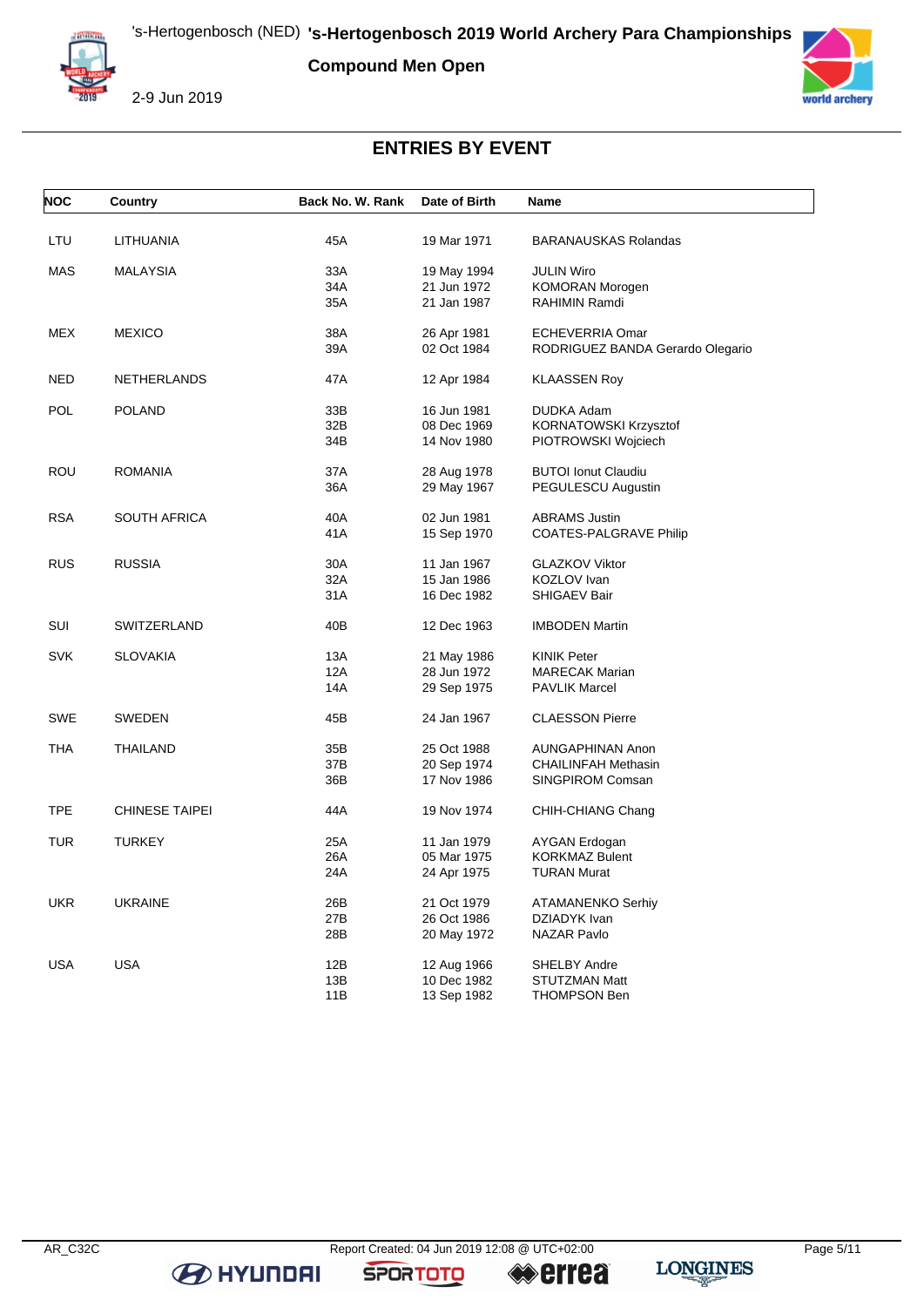**Compound Women Open**



2-9 Jun 2019



# **ENTRIES BY EVENT**

| <b>NOC</b> | Country               | Back No. W. Rank | Date of Birth              | Name                                        |
|------------|-----------------------|------------------|----------------------------|---------------------------------------------|
| AUS        | <b>AUSTRALIA</b>      | 28B              | 01 Feb 1974                | <b>LEE Ameera</b>                           |
| <b>BEL</b> | <b>BELGIUM</b>        | 23B              | 01 Sep 1985                | <b>CIMETTA Chrystelle</b>                   |
| <b>BRA</b> | <b>BRAZIL</b>         | 14A              | 06 Jul 1975                | <b>GOGEL Jane Karla</b>                     |
|            |                       | 13A              | 18 Sep 1973                | <b>IIDA Cecilia</b>                         |
|            |                       | 15A              | 27 Dec 1986                | PACHECO Anne                                |
|            |                       |                  |                            |                                             |
| CAN        | CANADA                | 16A              | 28 Jun 2001                | <b>SMITH Shelby</b><br>VAN NEST Karen       |
|            |                       | 17A              | 29 Sep 1962                |                                             |
| CHI        | <b>CHILE</b>          | 27B              | 12 Jul 2002                | ZUÑIGA VARELA Mariana                       |
| <b>CHN</b> | PR CHINA              | 12A              | 05 Mar 1989                | LI Hui                                      |
|            |                       | 11A              | 19 Oct 1988                | LIN Yueshan                                 |
|            |                       | 10A              | 09 Feb 1990                | ZHOU Jiamin                                 |
|            | <b>CZECH REPUBLIC</b> |                  |                            |                                             |
| CZE        |                       | 27A              | 21 Jul 1971                | KUNCOVA Lenka                               |
| <b>ESP</b> | <b>SPAIN</b>          | 21A              | 17 Sep 1961                | RUBIO Carmen                                |
| <b>FRA</b> | <b>FRANCE</b>         | 26B              | 08 Nov 1983                | <b>CHUPIN Julie</b>                         |
| GBR        | <b>GREAT BRITAIN</b>  | 4B               | 26 Jul 1993                | <b>GRINHAM Jodie</b>                        |
|            |                       | 6В               | 03 Dec 1997                | PINE Phoebe                                 |
|            |                       | 5B               | 23 Mar 2000                | <b>STRETTON Jessica</b>                     |
|            |                       |                  |                            |                                             |
| <b>GER</b> | <b>GERMANY</b>        | 13B              | 16 Sep 1985                | <b>GRANITZA Karina</b>                      |
|            |                       | 14B              | 02 Mar 1999                | <b>HAHN Selina</b>                          |
| HKG        | HKG                   | 25A              | 03 Feb 1977                | CHOI Yuen Lung                              |
| <b>IND</b> | <b>INDIA</b>          | 18A              | 15 Apr 1994                | <b>BALIYAN Jyoti</b>                        |
|            |                       | 19A              | 29 Oct 1994                | <b>GAIKWAD Mitali shrikant</b>              |
|            |                       |                  |                            |                                             |
| IRI        | IR IRAN               | 20A              | 23 Aug 1977                | SHIR MOHAMMADI Razieh                       |
| <b>IRL</b> | <b>IRELAND</b>        | 20B              | 18 Dec 1990                | <b>LEONARD Kerrie-Louise</b>                |
|            |                       |                  |                            |                                             |
| ITA        | <b>ITALY</b>          | 6A               | 19 Jan 1987                | <b>PESCI Giulia</b>                         |
|            |                       | 4A               | 10 Mar 1986                | <b>SARTI Eleonora</b>                       |
|            |                       | 5A               | 17 Nov 1996                | VIRGILIO Maria Andrea                       |
| <b>JPN</b> | <b>JAPAN</b>          | 15B              | 01 Aug 1972                | HIRASAWA Nako                               |
|            |                       | 16B              | 05 Sep 1978                | NAGANO Miho                                 |
|            |                       | 28A              | 02 Dec 1982                | SHINOHARA Aya                               |
|            |                       |                  |                            |                                             |
| <b>KOR</b> | <b>KOREA</b>          | 10B              | 20 Sep 1966<br>01 Nov 1968 | CHOI Na Mi                                  |
|            |                       | 11B<br>12B       | 15 Mar 1970                | JEONG Jin Young<br>KIM Mi Soon              |
|            |                       |                  |                            |                                             |
| MAS        | <b>MALAYSIA</b>       | 21B              | 11 Nov 1977                | ABDUL WAHAB Noor Sa Adah                    |
| <b>MEX</b> | <b>MEXICO</b>         | 26A              | 02 Jan 1975                | <b>MONTIEL Liliana</b>                      |
| POL        | <b>POLAND</b>         | 23A              | 04 Dec 1976                | <b>BARTUZI Dorota</b>                       |
|            |                       |                  |                            |                                             |
| <b>RUS</b> | <b>RUSSIA</b>         | 7A<br><b>9A</b>  | 15 Aug 1978                | ANDRIEVSKAIA Tatiana                        |
|            |                       | 8A               | 13 Sep 1989<br>16 Sep 1983 | ARTAKHINOVA Stepanida<br>DZHIOEVA Anastasia |
|            |                       |                  |                            |                                             |
| <b>SGP</b> | <b>SINGAPORE</b>      | 24A              | 12 Aug 1985                | <b>ALIM Nur Syahidah</b>                    |
|            |                       |                  |                            |                                             |
| <b>SVK</b> | <b>SLOVAKIA</b>       | 24B              | 14 Jun 1998                | PASHCHENKOVA Diana                          |
|            |                       |                  |                            |                                             |

**B** HYUNDAI

AR\_C32C Report Created: 04 Jun 2019 12:08 @ UTC+02:00 Page 6/11

**SPORTOTO** 

**errea**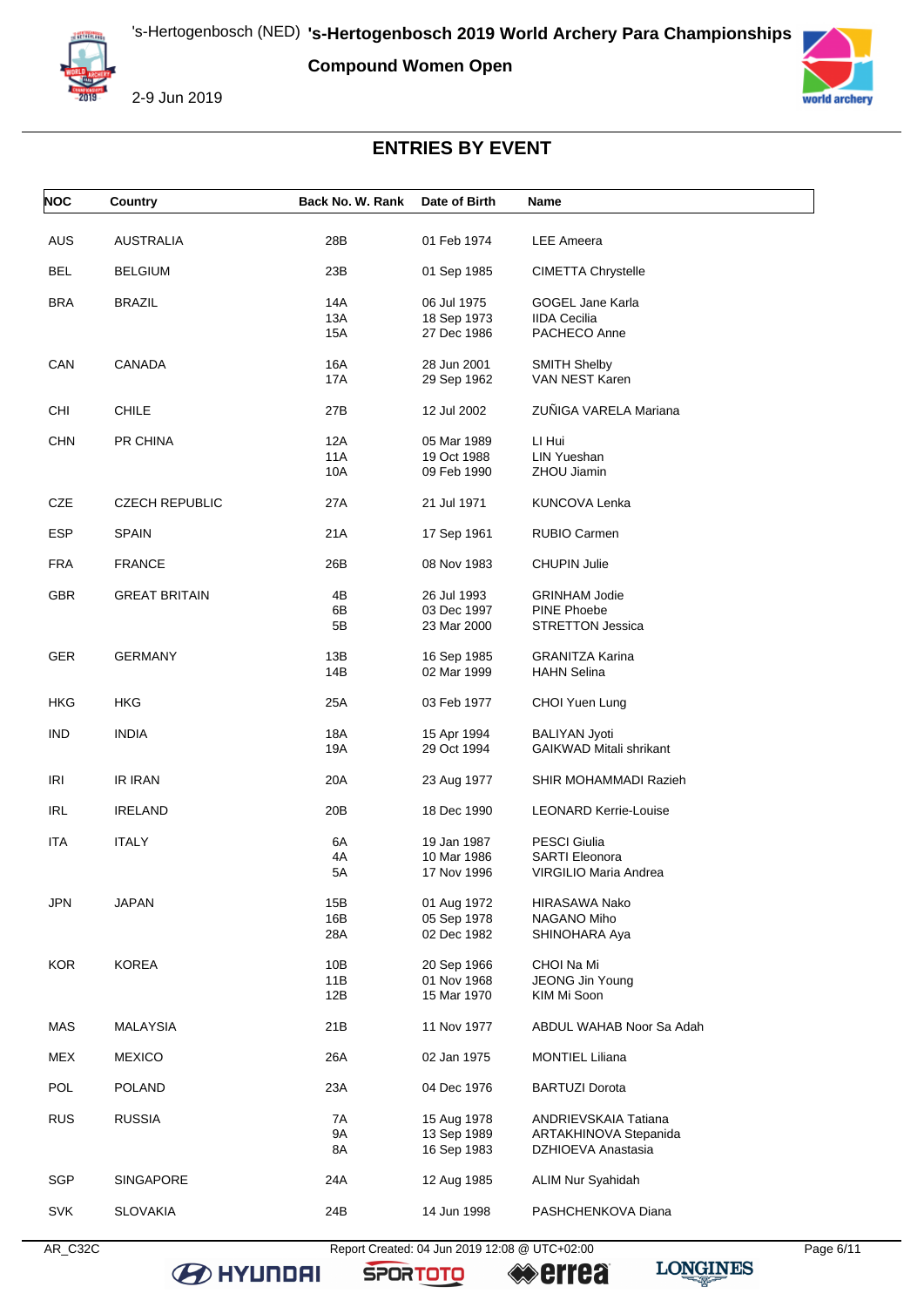's-Hertogenbosch (NED) **'s-Hertogenbosch 2019 World Archery Para Championships**

**Compound Women Open**



2-9 Jun 2019



### **ENTRIES BY EVENT**

| <b>NOC</b> | Country               | Back No. W. Rank | Date of Birth | <b>Name</b>                   |
|------------|-----------------------|------------------|---------------|-------------------------------|
|            |                       |                  |               |                               |
| <b>SWE</b> | <b>SWEDEN</b>         | 22B              | 23 Dec 1973   | REPPE Zandra                  |
| <b>THA</b> | THAILAND              | 25B              | 28 Dec 1985   | <b>HOMJANTHUEK Praphaporn</b> |
| <b>TPE</b> | <b>CHINESE TAIPEI</b> | 19B              | 26 Feb 1962   | <b>WANG Hsin Lan</b>          |
| <b>TUR</b> | <b>TURKEY</b>         | 17B              | 01 Oct 1997   | CÜRE Öznur                    |
|            |                       | 18B              | 20 Apr 1982   | <b>YORULMAZ Sevgi</b>         |
| <b>UKR</b> | <b>UKRAINE</b>        | 22A              | 22 Sep 1981   | <b>MALYKH Nataliya</b>        |
| <b>USA</b> | <b>USA</b>            | 9B               | 02 Mar 1964   | CHAVEZ Martha                 |
|            |                       | 7В               | 14 Mar 1967   | <b>RICHARDS Erev</b>          |
|            |                       | 8B               | 09 Jul 1965   | <b>WALLACE Teresa</b>         |

**B** HYUNDAI

**SPORTOTO** 

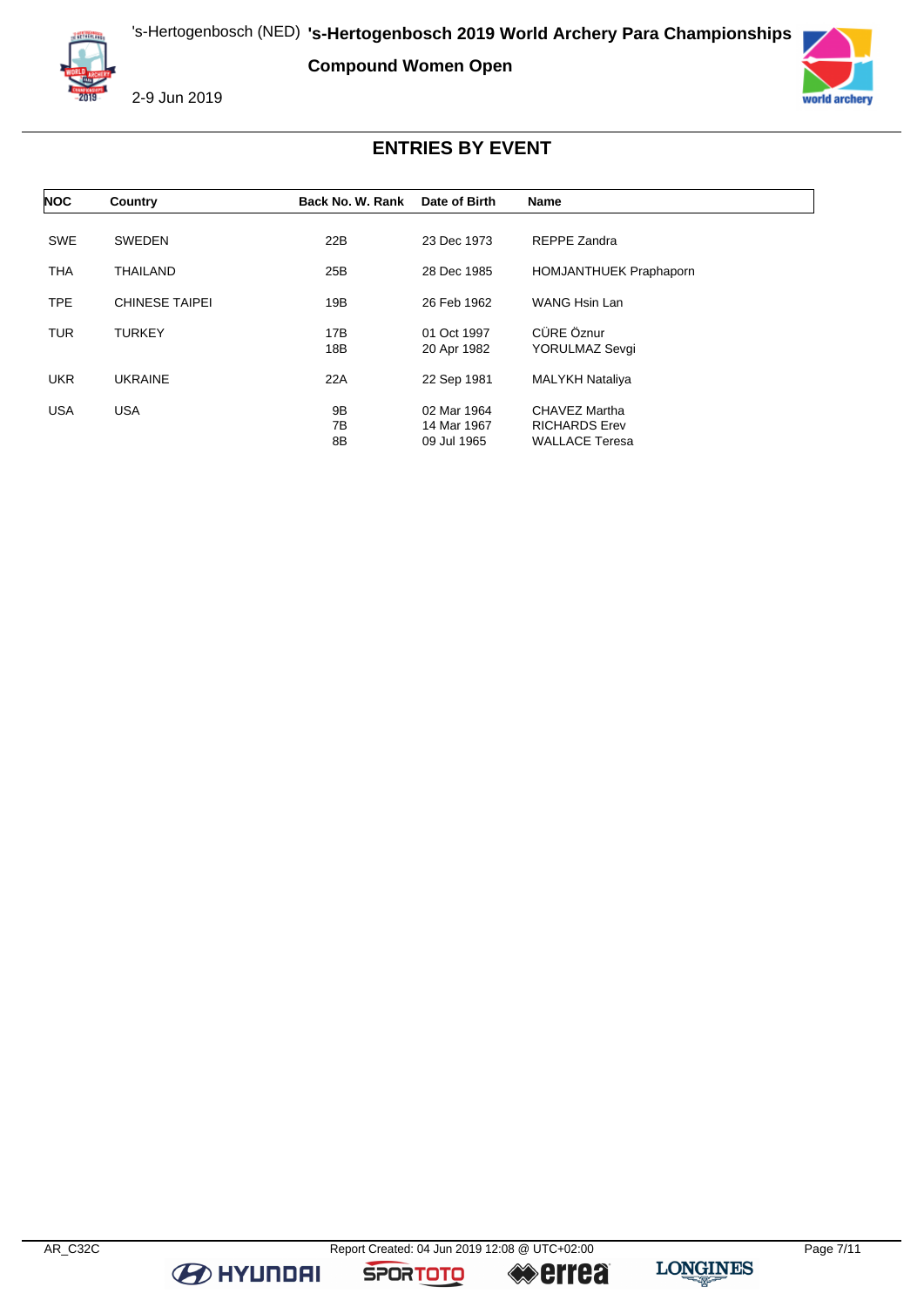**Men W1 Open (Rec/Comp)**



2-9 Jun 2019



# **ENTRIES BY EVENT**

| <b>NOC</b> | Country               | Back No. W. Rank | Date of Birth | <b>Name</b>                    |
|------------|-----------------------|------------------|---------------|--------------------------------|
| <b>BRA</b> | BRAZIL                | 20B              | 26 Feb 1969   | LUIZ JAIME GOMES PERILO Helcio |
| <b>CHN</b> | PR CHINA              | 15A              | 15 Dec 1986   | <b>HAN Guifei</b>              |
|            |                       | 17A              | 21 Apr 1994   | LI Ji                          |
|            |                       | 16A              | 10 Sep 1998   | <b>ZHANG Tianxin</b>           |
| <b>CZE</b> | <b>CZECH REPUBLIC</b> | 15B              | 28 Sep 1979   | <b>DAVIDEK Karel</b>           |
|            |                       | 16B              | 18 May 1982   | DRAHONINSKY David              |
| <b>FIN</b> | <b>FINLAND</b>        | 19B              | 30 Jan 1965   | <b>ANTONIOS Jean Pierre</b>    |
| <b>GBR</b> | <b>GREAT BRITAIN</b>  | 18B              | 21 Jul 1956   | CAVANAGH John                  |
|            |                       | 17B              | 17 Nov 1976   | <b>SAYCH Martin</b>            |
| <b>GER</b> | <b>GERMANY</b>        | 21A              | 19 Jul 1961   | <b>HERTER Uwe</b>              |
| HUN        | <b>HUNGARY</b>        | 23B              | 22 Nov 1978   | GÁSPÁR Tamás                   |
| <b>IND</b> | <b>INDIA</b>          | 20A              | 11 Mar 1981   | ANSARI Adil                    |
| IRI        | IR IRAN               | 18A              | 10 Apr 1972   | KAKOOSH Majid                  |
|            |                       | 19A              | 15 Feb 1984   | ZANDI Mohammadreza             |
| <b>ITA</b> | <b>ITALY</b>          | 10A              | 20 Jul 1986   | <b>CASSIANI Daniele</b>        |
|            |                       | <b>9A</b>        | 26 Jun 1983   | <b>DEMETRICO Salvatore</b>     |
|            |                       | 11A              | 03 Feb 1983   | <b>FERRANDI Gabriele</b>       |
| JPN        | JAPAN                 | 22B              | 13 Jul 1960   | NAKA Yoshitsugu                |
| <b>KOR</b> | <b>KOREA</b>          | 9B               | 02 Feb 1978   | JANG Dae Sung                  |
|            |                       | 11B              | 05 Jul 1981   | KOO Dong Sub                   |
|            |                       | 10B              | 22 Aug 1983   | PARK Hong Jo                   |
| <b>ROU</b> | <b>ROMANIA</b>        | 22A              | 21 Apr 1971   | RAICU Bogdan                   |
| <b>RSA</b> | <b>SOUTH AFRICA</b>   | 21B              | 30 Jan 1973   | ANDERSON Shaun                 |
| <b>RUS</b> | <b>RUSSIA</b>         | 14A              | 19 Apr 1972   | <b>DONSKOI Konstantin</b>      |
|            |                       | 12A              | 19 Oct 1983   | DOROFEEV Alexander             |
|            |                       | 13A              | 25 Mar 1987   | <b>LEONOV Aleksei</b>          |
| <b>TUR</b> | <b>TURKEY</b>         | 13B              | 23 Aug 1992   | <b>AYDIN Yi?it Caner</b>       |
|            |                       | 14B              | 11 Sep 1989   | <b>HEKIMO?LU Bahattin</b>      |
|            |                       | 12B              | 10 Feb 1965   | <b>YENIER Naci</b>             |
| <b>USA</b> | <b>USA</b>            | 23A              | 28 Aug 1983   | TABANSKY Jason                 |

**B** HYUNDAI

**SPORTOTO**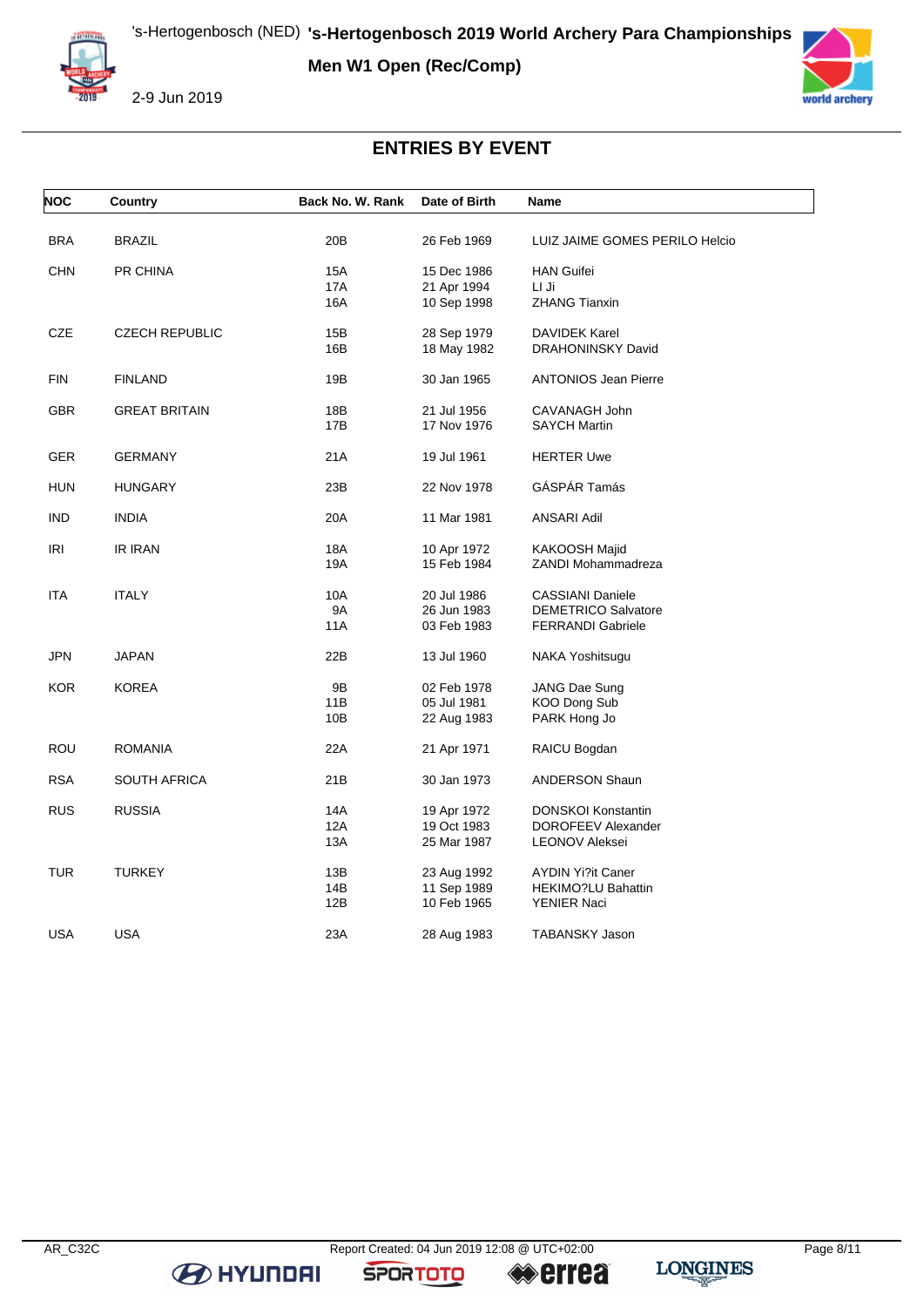**Women W1 Open (Rec/Comp)**





### **ENTRIES BY EVENT**

| <b>NOC</b> | Country               | Back No. W. Rank | Date of Birth              | Name                                      |  |
|------------|-----------------------|------------------|----------------------------|-------------------------------------------|--|
|            |                       |                  |                            |                                           |  |
| <b>CHN</b> | PR CHINA              | 25A<br>26A       | 01 Oct 1990<br>09 Apr 1998 | <b>CHEN Minyi</b><br><b>JIANG Linhuan</b> |  |
|            |                       | 27A              | 17 Aug 1982                | LIU Jing                                  |  |
|            |                       |                  |                            |                                           |  |
| <b>CZE</b> | <b>CZECH REPUBLIC</b> | 30 <sub>B</sub>  | 21 Nov 1985                | <b>BRANDTLOVA Tereza</b>                  |  |
|            |                       | 29B              | 06 Jan 1991                | MUSILOVA Sarka                            |  |
|            |                       |                  |                            |                                           |  |
| <b>GBR</b> | <b>GREAT BRITAIN</b>  | 25B              | 07 Aug 1981                | <b>KINGSTONE Victoria</b>                 |  |
|            |                       | 26B              | 28 Apr 1988                | <b>RUMARY Victoria</b>                    |  |
|            |                       |                  |                            |                                           |  |
| ITA.       | <b>ITALY</b>          | 31A              | 20 Oct 2001                | PELLIZZARI Asia                           |  |
| <b>JPN</b> | <b>JAPAN</b>          | 27B              | 10 Jan 1986                | OKAZAKI Aiko                              |  |
|            |                       |                  |                            |                                           |  |
| KOR.       | <b>KOREA</b>          | 32A              | 09 Mar 1960                | KIM Ok Geum                               |  |
|            |                       |                  |                            |                                           |  |
| <b>RUS</b> | <b>RUSSIA</b>         | 28A              | 19 May 1980                | <b>KRUTOVA Elena</b>                      |  |
|            |                       | 29A              | 21 Oct 1986                | <b>USTINOVA Elizaveta</b>                 |  |
|            |                       |                  |                            |                                           |  |
| USA        | <b>USA</b>            | 31B              | 26 Jan 1965                | <b>CORYELL Lisa</b>                       |  |

**B** HYUNDAI

**SPORTOTO**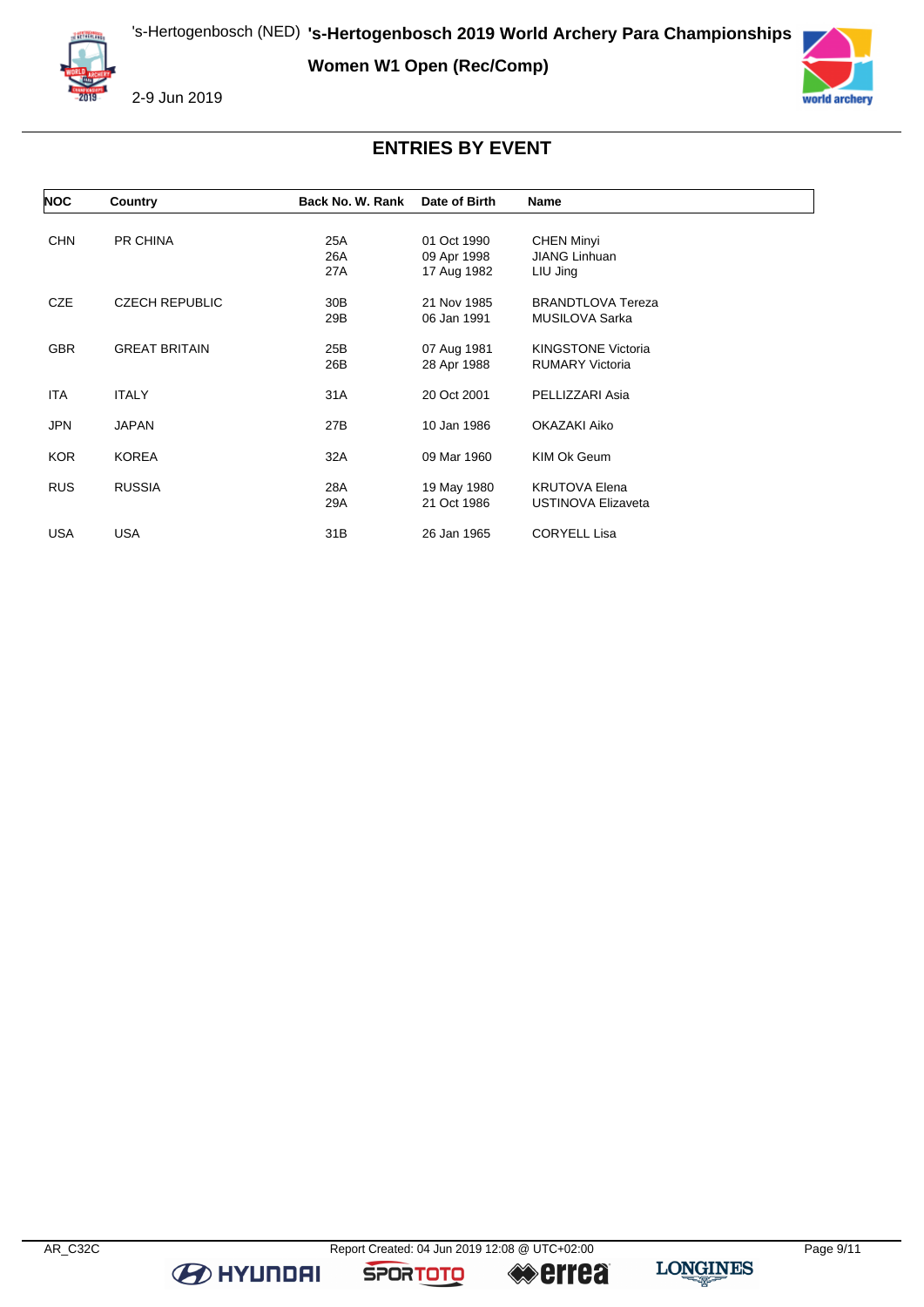's-Hertogenbosch (NED) **'s-Hertogenbosch 2019 World Archery Para Championships**

**Visually Impaired 1**



2-9 Jun 2019



# **ENTRIES BY EVENT**

| <b>NOC</b> | Country              | Back No. W. Rank | Date of Birth              | <b>Name</b>                                   |
|------------|----------------------|------------------|----------------------------|-----------------------------------------------|
| <b>AND</b> | <b>ANDORRA</b>       | 3B               | 02 Aug 1963                | CASELLAS ALBIOL Jordi                         |
| <b>AUS</b> | <b>AUSTRALIA</b>     | 4B               | 01 Apr 1953                | <b>HOCKLEY Hazel</b>                          |
| <b>BEL</b> | <b>BELGIUM</b>       | 6A               | 28 Feb 1977                | <b>VANHOLLEBEKE Ruben</b>                     |
| <b>CYP</b> | <b>CYPRUS</b>        | 5B               | 09 May 1978                | <b>MISOS Christos</b>                         |
| <b>ESP</b> | <b>SPAIN</b>         | 4A               | 16 Mar 1994                | <b>MARTIN ANAYA Daniel</b>                    |
| <b>GBR</b> | <b>GREAT BRITAIN</b> | ЗA<br>2A         | 13 Sep 1971<br>23 Apr 1965 | NICHOLL Richard John<br><b>RODGERS Stuart</b> |
| <b>ITA</b> | <b>ITALY</b>         | 5A               | 19 Mar 1988                | PANARIELLO Matteo                             |
| <b>USA</b> | <b>USA</b>           | 2B               | 18 Jun 1959                | <b>WALTH Janice</b>                           |

**B** HYUNDAI

**SPORTOTO**